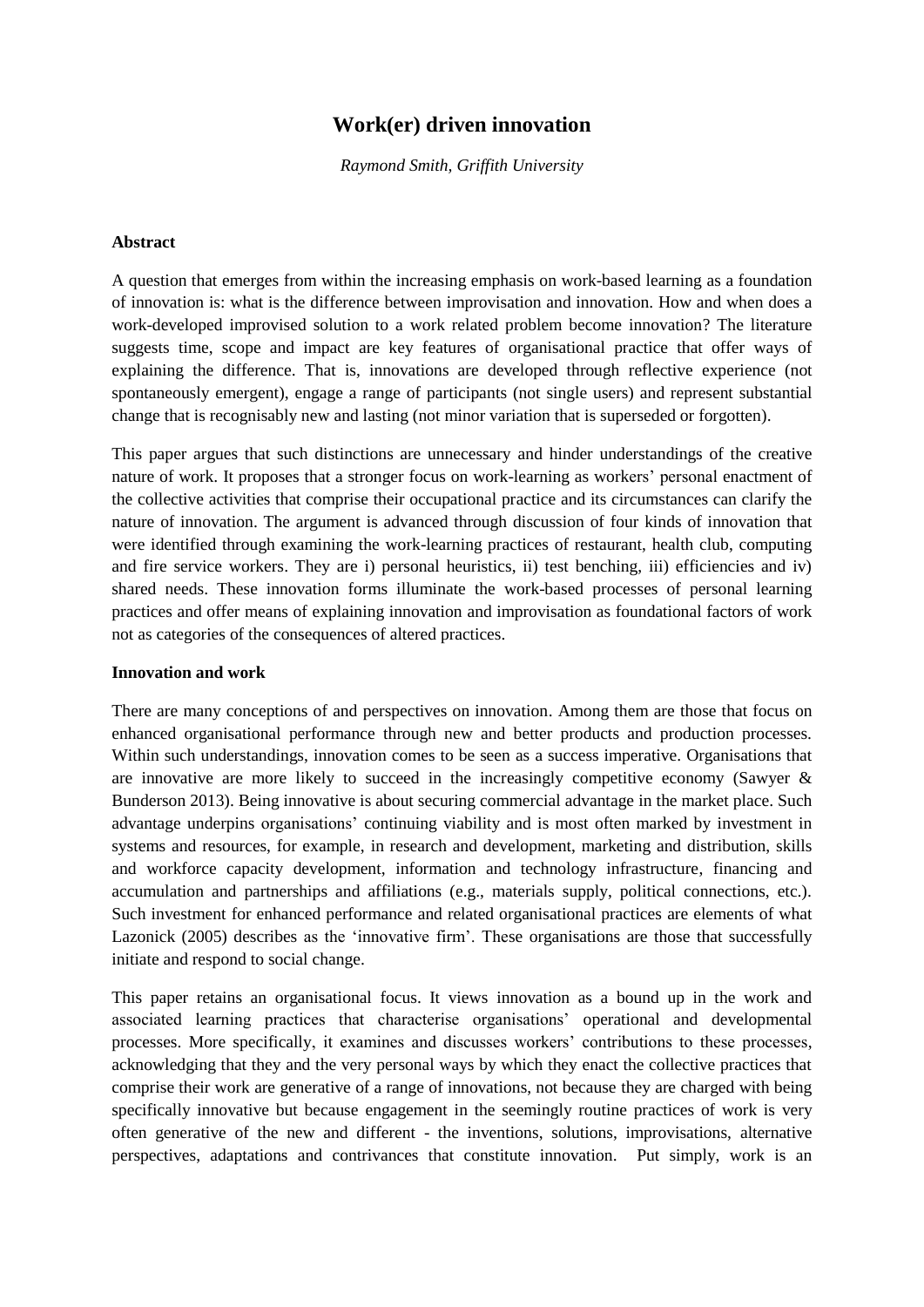innovation practice. Workers' personal engagement in and substantial contribution to that practice can be understood as the changes enacted as learning and work transformation (Billett 2012.

The term work(er) driven innovation is used here in place of the term employee-driven innovation in recognition of the relational and interdependent nature of employees and their organisations. Workers' capacities to develop and enact new practices are bounded by the organisational constraints and affordances in which their work is situated. Equally, organisational goals are subject to the degrees by which workers invest themselves in the purposes and processes that generate and support these goals (Billett 2012). Therefore, employees cannot act (i.e., innovate) alone. However, as workers engaged in collective practice, employees co-contribute to the new and different practices (i.e., innovations) by which their work and organisational practices progress.

To illustrate and support its case, the paper draws on longitudinal ethnographic research that explored the very personal ways in which restaurant, health club, computing and fire service workers enacted their work. Four examples of work(er) driven innovation are illustrated. They are: i) personal heuristics, ii) test benching, iii) efficiencies and iv) shared needs. These innovation forms illuminate work-based processes of personal learning practices and offer a means of explaining innovation across differing levels of scope and impact as foundational factors of work rather than as categories of the consequences of altered practices. A conclusion that may be suggested from these findings is that work that can more fully enable and support workers' enactment of personal heuristics, test benching, efficiencies and shared needs practices may secure the innovations that accrue from workers' engagement in work.

# **Defining innovation**

Innovation may be broadly defined as "the tendency to think about new and better ways of doing things and to try them out in practice" (Fagerberg 2005: 1). Although not specifically seeking to define innovation in these exact words, in using them, Fagerberg captures much that applies to the nature of work and workers personal enactment of it. Work is transformative. Through time and activity, it may be seen as transforming, for example, resources into goods and services, novices into experts, skill sets into occupations and livelihoods and markets into economies. Nnotions of work as both social institution and personal endeavour may suggest amending Fagerberg's phrase to read – 'innovation is the practice of doing things differently'. The success or otherwise of particular innovations may perhaps be found in the degree to which they enable further and more useful transformation.

From such a perspective all innovations are incremental, that is, innovations are constructed through time and practice and thereby visible only in hindsight as snapshots or static conceptions of transformations in action. So, for example, contemporary innovations in mobile telecommunications technologies such as 'smartphones' are built on the advances in batteries, circuitry and wave band differentiation that preceded them. And these, in turn, were dependent on the magnets, metals and electricity conduction technologies that were the foundations of early telephony. The new and different is emergent from the old and familiar through the energy and effort of those who work and generate change. Such realities render differentiations of incremental and radical innovations limited in their capacity to do more than categorise innovations on the basis of time lags to commercialisation and market acceptance (Verspagen 2005) or the numbers and kinds of knowledge and skill sets that were integrated in the conceptualisation and production of an innovation. Radical innovations are those that changed the world, for example, agriculture, representative democracy and electricity generation. They cannot be understood in terms of a singular source or origin. Similarly, the great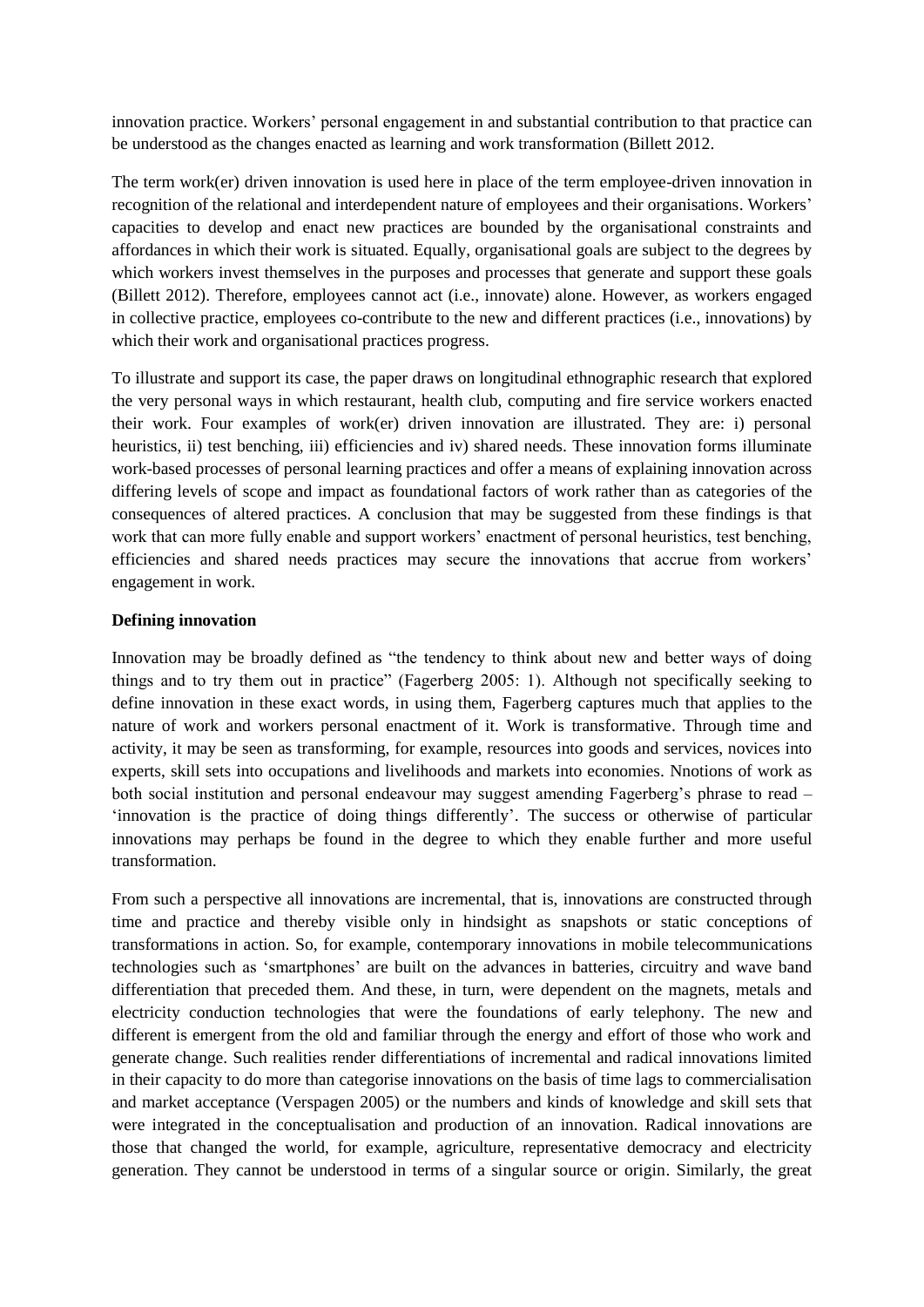inventions that have transformed contemporary living are better understood in terms of incremental breakthroughs in science and technology that build on each other through the enterprise of workers and their organisations.

As incremental, innovation is a social process. In any work or workplace it brings together a broad range of resources that include the histories of participants and their contexts, their proclivities and mediating circumstances, the nature of the relationships participants share as colleagues, supervisors, friends, mentors, etc., and the kinds of interactions their work and relationships enable. Just who and what among these integrated resources can be considered primary or initiating of innovation can be unclear when seeking to distinguish what and how workers (collectively and individually) contribute. Hoyrup (2012) identifies three orders of employee-driven innovation (EDI) in efforts to clarify the scope, source and directionality of innovations that arise from the energy and efforts of workers. First order EDI are 'bottom-up processes' where innovation arises from workers simply doing their work through their "reconstruction of work practices that is not initiated with a goal of innovation in mind" (Hoyrup 2012: 10). Second order EDI are combinations of bottom-up and top down processes where management supports innovation initiated by employees and third order EDI are top-down processes that initiate innovation through managers purposefully involving employees in projects and development opportunities (Hoyrup 2012). As useful as these orders are in identifying how innovation might be understood as beginning in and with certain individuals and practices, the differentiation of employees and managers through top-down and bottom-up understandings may be seen as unnecessarily separating worker roles. Managers are employees of the organisations they work within and their capacities to direct or monitor the work of others may have little (or much) influence over the creative, agentic and often accidentally fortuitous actions that can be the catalyst of innovation. In some instances (and of course dependent on what constitutes routine practice in any particular organisation) managers bringing staff together to address a specific issue or task may itself be highly innovative and thereby be an example of EDI or, more specifically here, work(er) driven innovation.

Such innovation perspectives on workers, work and workplaces align with what Tzeng (2009) outlines as the corporate entrepreneurial school of thought that arises from Schumpeter's economic and innovation theories (1934). This school of thought conceptualises innovation as a grassroots impetus, a social phenomenon that is grounded in and emergent from the interdependent engagement of multiple actors. These actors are the stakeholders, the vested interests in the work at hand, that come together around new ideas and understandings in their efforts as co-producers of better ways of doing things. Tzeng (2009) notes this coming together is indicative of strong identity-based relationships likened to belonging to a community and generative of loyalty that enables creativity. In illustrating the entrepreneurial school, Tzeng (2009: 380) states, "innovation is not an economic thing and is not calculable … Rather, innovation is something that happens in human relationships". A primary quality of these relationships and the belonging and identity on which they are based is their authenticity – the voices of those so engaged are relevant, they come from within the processes of their creation and are thereby able to identify and articulate genuine need and opportunity. The shop floor, the coal face, the front line, the end user, are the kinds of descriptive phrases that identify who and where these identity invested voices and the relationships they enact are and can be found. A final quality or characteristic Tzeng (2009) outlines is that grassroots innovation emphasises improvisation in action. Drawing on Brown and Duguid's (1991) research into Xerox technician's work, Tzeng (2009: 381) notes these workers "worked, learned and innovated in real time. They responded to problems and developed actual work practices in situ. They had the tendency to make do with whatever they had at hand". Through these defining characteristics, that is, interdependent coproduction based on a relational and situated authenticity that improvises through learning in practice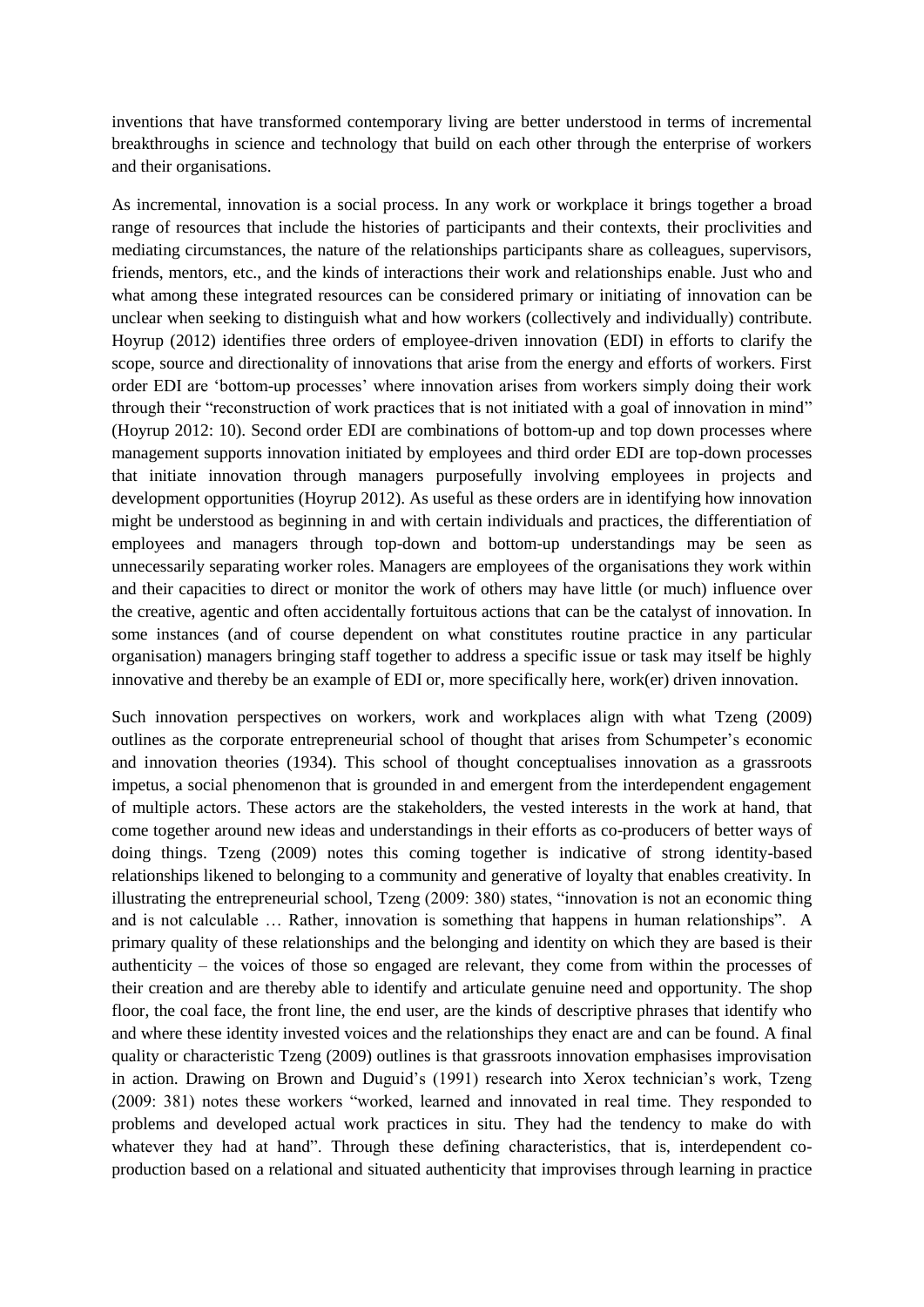that is both responsive and creative, Tzeng (2009) captures much of the nature of work(er) driven innovation and its immediate entrepreneurial qualities.

Fundamental to these grass roots innovation qualities and the work from which they emerge, is the practice of learning in and through work. Work is a learning practice that is enacted through workers' personal engagement and investment in the tasks and activities that constitute the social practice that is their work. This engagement is negotiated in the transactions of person, place and practice that identify all the resources of work as having some level of influence in shaping what occurs (Smith 2012). That is, work is a set of multiple on-going interactions or negotiations among; workers (in and with their personal histories, the values, priorities, habits, skills and dispositions this history has generated, etc.); workplaces (in and with the organisation systems, collegial relationships, etc.); and work (in and with the cultural, economic, material, etc. aspects and features of a particular set of work activities). This learning evidences and gives rise to emergent transformations of person, place and practice. So, for example, personal skills sets develop, occupational practices alter and organisations' systems, performance and success in the market place waxes and wanes. Innovation may be understood as one of the conceptualisations of the transformations learning in and through work accomplishes.

Ellstrom (2010) explains these transformations through a cyclical process of learning established in the tensions among explicit and implicit work process and the competing logics of production and development. Work is prescribed and organised on known bases of knowledge (i.e., explicit) that enable and support a logic of standardisation and reproduction. Yet this logic of production is subjectively interpreted and performed (i.e., implicit) requiring a logic of variation and improvisation that in turn identifies and generates new and different ways of organising and prescribing work. The learning cycle continues as an integrated whole and conceptualises what Ellstrom (2010) identifies as practice-based or work(er) driven innovation.

In summary, the concept of innovation outlined here as work(er) driven innovation brings together a range of interrelated understandings about organisations as social, commercial and employment contexts that varyingly enable and support the workers who participate within them to engage in the transformative learning practices that are and underpin the incrementally developing new and better ways of doing things referred to as innovation. Exploring these understandings requires examining workers in action.

#### **Examining workers in action**

The nature of work(er) driven innovation is elaborated here through drawing on research that examined workers' personal efforts and contributions to the work and learning processes that comprised their everyday work. The ethnographic research was conducted over an 18 month period and with four groups of three workers from four different workplaces (a State government city based fire station, a privately owned restaurant, a chain owned gymnasium or health centre and a university computing support group. Each of the twelve workers was engaged in quite distinct work and so the project enabled twelve very personal sets of work and learning experiences to be identified and considered and yet retained an opportunity to examine how similar organisational practices (as experienced by the three workers from the same workplace) might shape and distinguish individual workers' practices. Over the 18 month period, each of the workers was interviewed five times and observed in their practice on at least three occasions. The focus was on workers accounting for the ways they went about their work, the learning that supported this work, the kinds and array of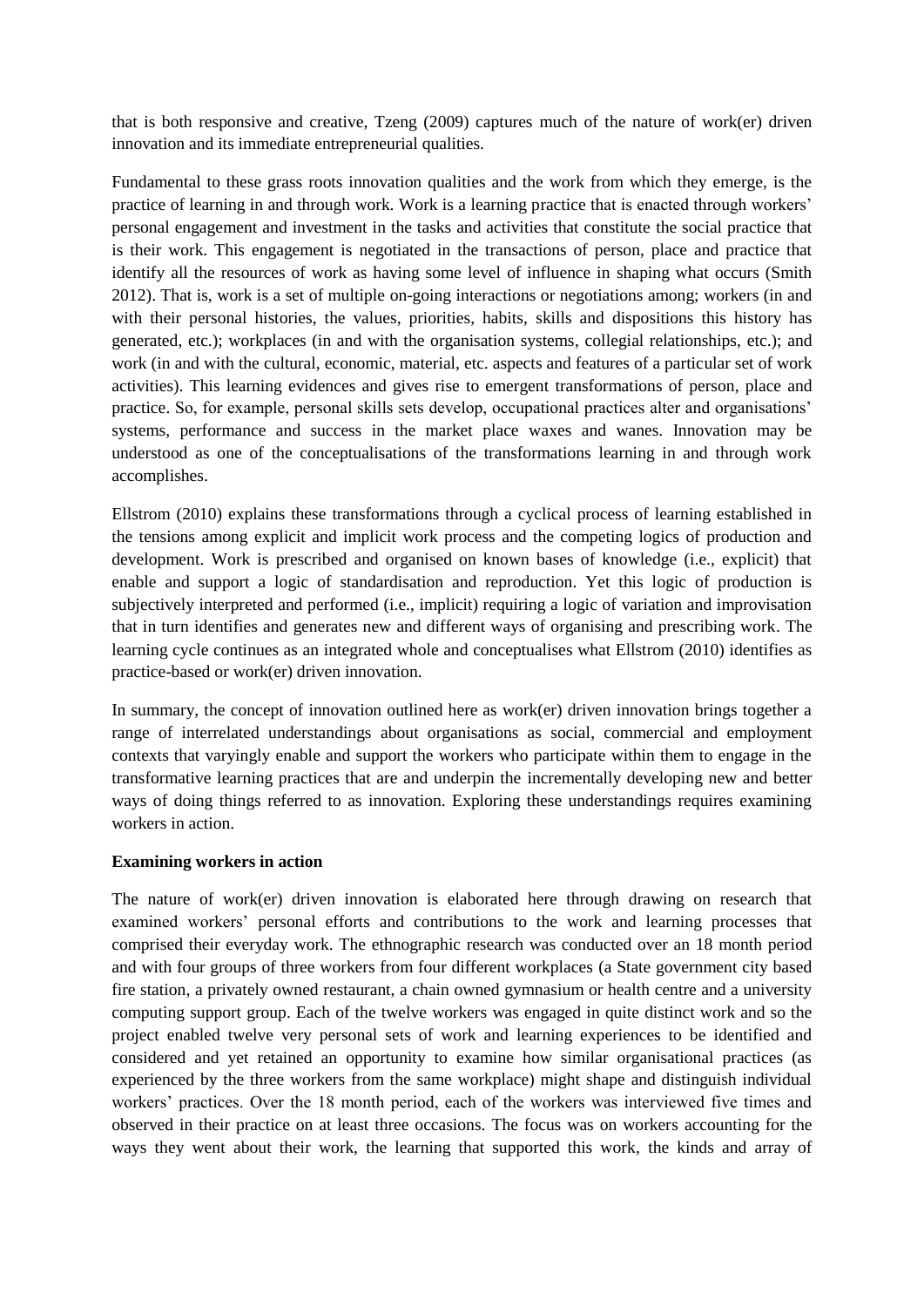influences that shaped these experiences and the kinds of changes that characterised and emerged from their work.

The extensive semi-structured interviews and observation sessions enabled a highly detailed and rich set of data that afforded the twelve workers high levels of personal reflection on their work and their understandings of themselves in shaping and responding to it. Some important considerations in the interviews were related to the subjective bases from which they enacted their work. These included the personal values, priorities, interests and aspirations they held and the degrees to which they could exercise their agency to develop and sustain these personal factors. So levels of discretion, for example, to act alone, to act on behalf of others, to engage and direct others, to initiate work activities and to promote change were discussed and examined as both work constraints and affordances and learning practices.

The following findings illustrate some of ways the workers and the researcher interpreted the work and learning accounts built up through the research. This 'building up' of analytic meanings and perspectives was an iterative process with each subsequent interview enabling a verification and further detailed elaboration of understandings established in previous interviews. The analysis was therefore a co-constructive process rather than a solely researcher based response to the emerging data.

Four kinds of work(er) driven innovation are outlined. These do not represent a definitive list of the ways by which the twelve workers initiated and developed new and better ways of enacting their work. Rather, they are four different examples of how workers' personal work and learning practices contribute to the innovations that emerge through their engagement in the collective practices, negotiations with tools, colleagues, operational systems and opportunities that comprise their work.

# **1.Personal heuristics**

Work is a very personal process, that is, no two workers are identical and therefore the preparations for and performance of work can evidence a range of highly person specific task management and enactment practices. These practices can be the self-developed techniques, job aids and reminders that assist task completion, ensure high levels of productivity and build the self and work satisfaction that sustains engagement. Here, these practices are referred to as 'personal heuristics'. They are the person dependent ways and means by which individuals enact their work. Often, these personal practices can shape and enhance the work of others who pick up on and adopt similar practices (e.g., through learning from their colleagues) and or benefit from the greater speed and accuracy such practices can generate (e.g., the levels of energy and effort required of the team is reduced through the personal efficiencies of its members). When such transactions occur, that is, when workers' practices are transformed through the influence of fellow workers' personal or idiosyncratic ways of doing things, learning and work(er) driven innovation are evident.

To illustrate  $-$  in a busy restaurant, when service is in full swing, wait staff are simultaneously engaged in a range of work tasks that are all important. This work is intense and complex, there is much to do and much to understand, and it is highly coordinated and collaboratively enacted. These work qualities demand speed, accuracy and a systematic execution that must be conducted within a strong focus on detail and customer first attentiveness. To support her successful performance of all that this work requires, Rosie has developed a set of task prompts and reminders that enable her to attend to whatever task is judged to be highest priority at the time without neglecting or forgetting other important tasks that can be undertaken when the immediacy of the moment is past. These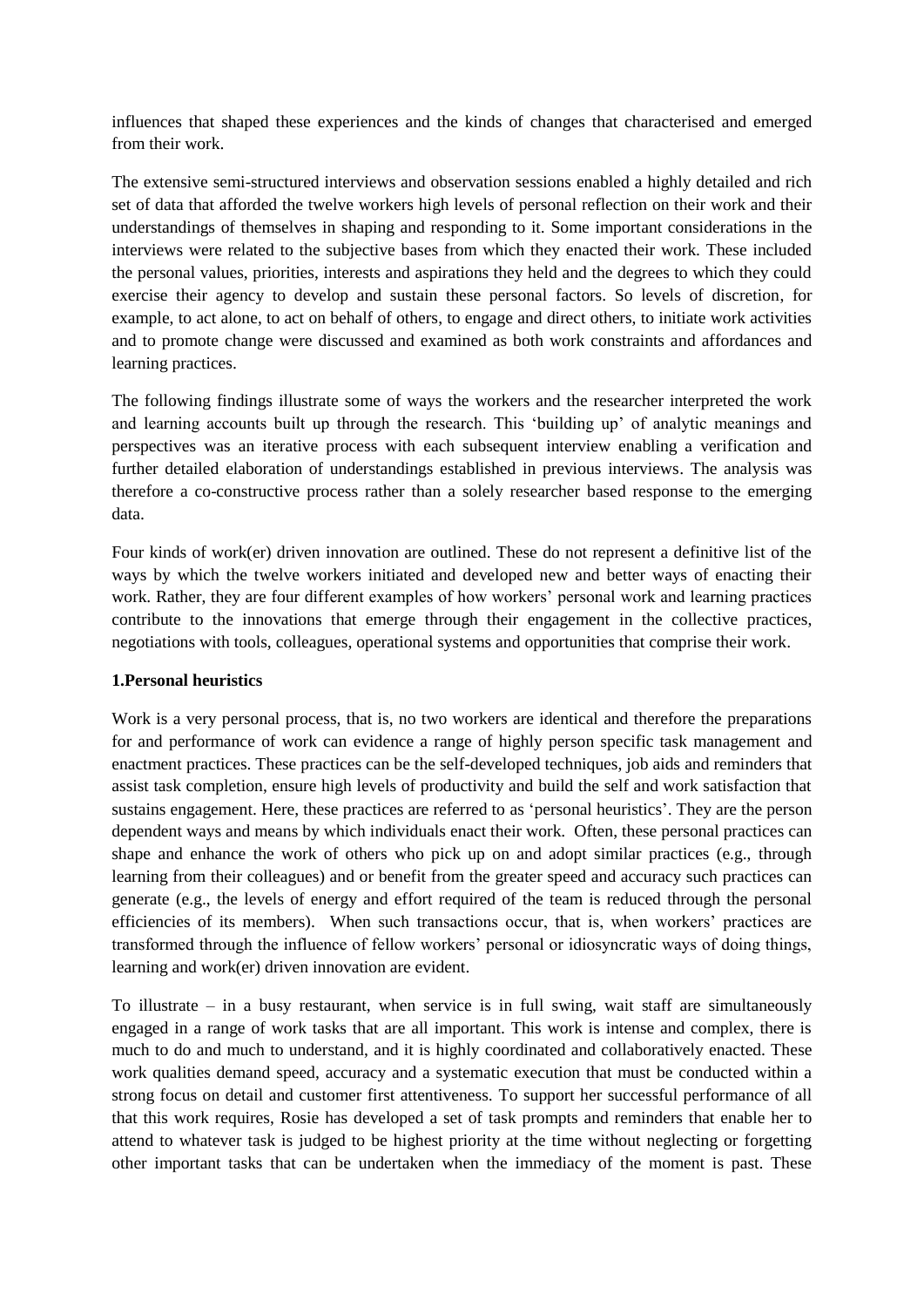prompts and reminders are the visual cues she attaches to the necessary equipment of her work. For example, getting food to the table is more important at the time of its placement on the servery counter with the Chef's call, than entering newly taken orders from other customers. These orders are noted in a pad and then transferred to the kitchen through the computer located at the wait station. Rather than put the pad into her pocket and perhaps forget to enter the new order immediately after attending to the table service, she will leave the pad in a conspicuous place where she knows she will not help but notice and attend to it. Such attention will be *'automatic'* because of the significance of the pad to her work and the constant scanning of the room that her work requires. In interview she elaborates,

*There are always priorities but if everything seems a priority … I leave things out [on display]. I have somehow developed that because it works for me. Like, I'll leave a pad out with stuff on it … so I'll leave the pad out in the middle of the bench so that I know when I come back I'll see it and put it [the new order] straight through … I see it and I remember. So I must do it, so I remember.* 

Other tasks are signed differently. A fork left slightly positioned off the table prompts additional cutlery is required. A crushed napkin signals table clearance and the dessert trolley is required. An upturned glass signals freshly polished glasses are required. In the busyness of service, none of these prompts would seem out of place particularly given the speed with which they are attended to. However, Rosie is aware of them potentially seeming *'messy'* to customers and this aspect of her work gives these personal heuristics added significance as she works to ensure high levels of customer service.

Over the 18 months of the research Rosie became the senior wait staff and took on responsibility for training the many part-time and casual on-call wait staff the restaurant relied on. Despite being reluctant in the role (her personal priorities were her university studies and the wait staff job seen only as a source of income during these studies), Rosie was described by her boss, one of the restaurant part owners, as a good trainer who ensured other wait staff were quick to conduct themselves as the restaurant required. In interview discussing her training approaches and responsibilities Rosie mentioned that she advised new staff to find ways of ensuring they remembered what was needed and how to prioritise the range of tasks enacted. When doing so she would often explain her own ways of doing this, particularly siting the order pad heuristic as a very useful way of ensuring orders were not overlooked in the busyness of service.

#### **2. Test benching**

Often, the logic of production that prescribes work tasks and resource allocation is strict and exacting, for example, when high levels of safety and precision are required (e.g., when using heavy machinery, toxic chemicals, etc.). Equally often, there are numerous ways to secure a required outcome and workers have discretion to choose from among a range of satisfactory alternatives what they discern to be the most appropriate course and sequence of action for the task at hand (e.g., to use the scissors or the clippers, to prefabricate or construct on site, to consult or mandate, etc.). When the choice from among alternatives can accommodate some form of experimentation or monitored use of several alternatives, workers may be described as 'test benching', that is, using their work tasks to test ideas and alternatives that may or may not lead to better outcomes. Such transactions are evidence of learning and innovation. Both personally and organisationally, test benching may grow to become projects that warrant further investigation with an eye to wider deployment or they may be dismissed when little or no enhanced value is detected or realised.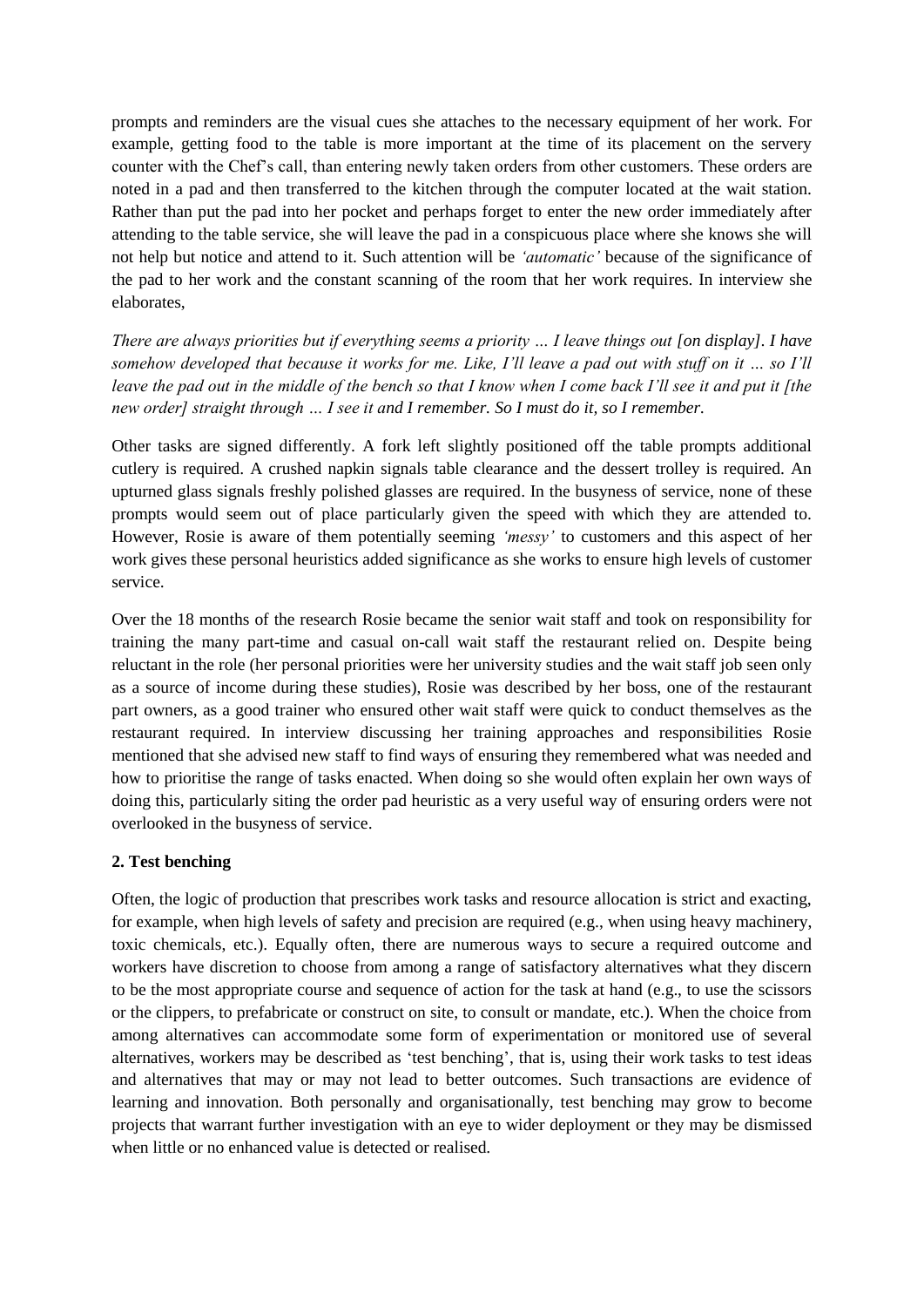Bob's work enables a degree of test benching. He is a computing support technician and his work, when responsive to client requests for assistance, enables him to address problems within a range of *'quick fix, get them up and running asap'* and *'serious time will need to be devoted'* solution finding activities. Often, the solutions enacted to address client needs are known solutions that have worked in the past in similar circumstances. At other times, these solutions are new, first time applications that emerge from Bob's developing expertise and understanding of the technical systems involved and the people and projects he is assisting. Such new solutions are discussed at team meetings and if considered significant can be documented.

Additional to client response activities Bob's test benching includes experimenting or *'playing'* with other aspects of the computing systems that he works within. He discussed his development of a new printer access system for university staff that began with his personally questioning why he couldn't be automatically connected to a printer when he logged on at the start of his working day, rather than having to separately connect to a printer at some later stage when printing was required. His experimenting and discussions with the *'back end boys'* led to the implementation of his ideas and suggestions across a group of 150 staff members that later became the system wide adoption of a distributed printing system known as the NDPS. Bob recounts in interview;

*I had the idea and went to the server group because they had to do most of the implementation, most of it is back end work – but yeah, it was great. That was back in 2000 and NDPS didn't take off until 2003-4 in the other areas because it was … only 150 people back in those days. To me it was a great little test area.* 

Bob's NDPS experience illustrates work(er) driven innovation in the sense of shop floor suggestions being organisationally supported for greater and wider adoption. As such this NDPS innovation seems more visible and perhaps more enduring than the client problem based solutions that are the mainstay of his work activities. However, the impact of these routine work practices that keep researchers and laboratories *'up and running'* is more difficult to ascertain and may, overall, represent greater value to the organisation. Part of that value may be found in the nature of client response work generating and sustaining the kind of attitudes and expertise that underpin work(er) driven innovation practice.

# **3. Efficiencies**

Saving time, energy and money through, for example, conserving resources, reducing costs, alleviating waste and double handling, seem to always be motivations and foundations for changing practice. At personal and organisational levels of activity, accomplishing such change can improve performance, raise productivity, enhance profits and may generate growth. At personal levels of work engagement, the kinds of practices that secure these benefits can be as simple as foregoing perceived unnecessary stages in familiar processes, using a single tool where usual practice requires two, using greater quantities of cheaper resources in place of fewer more expensive resources and recycling or repairing rather than replacing. Here, these kinds of practices are referred to as 'efficiencies'. They can be minor or major, improvised or planned. The savings they achieve across all the resources engaged in work identify them as innovations.

For example, Bruce is a fire station officer. He manages the fire crews and resources deployed at the city fire station. His many responsibilities include staff training, emergency response management and supervision and station and heavy equipment management. He recounts the earlier experience (at another station) of being the central hub for a group of suburban stations who coordinated their staffing rosters for ease of staff deployment across their area. On a shift by shift basis, each station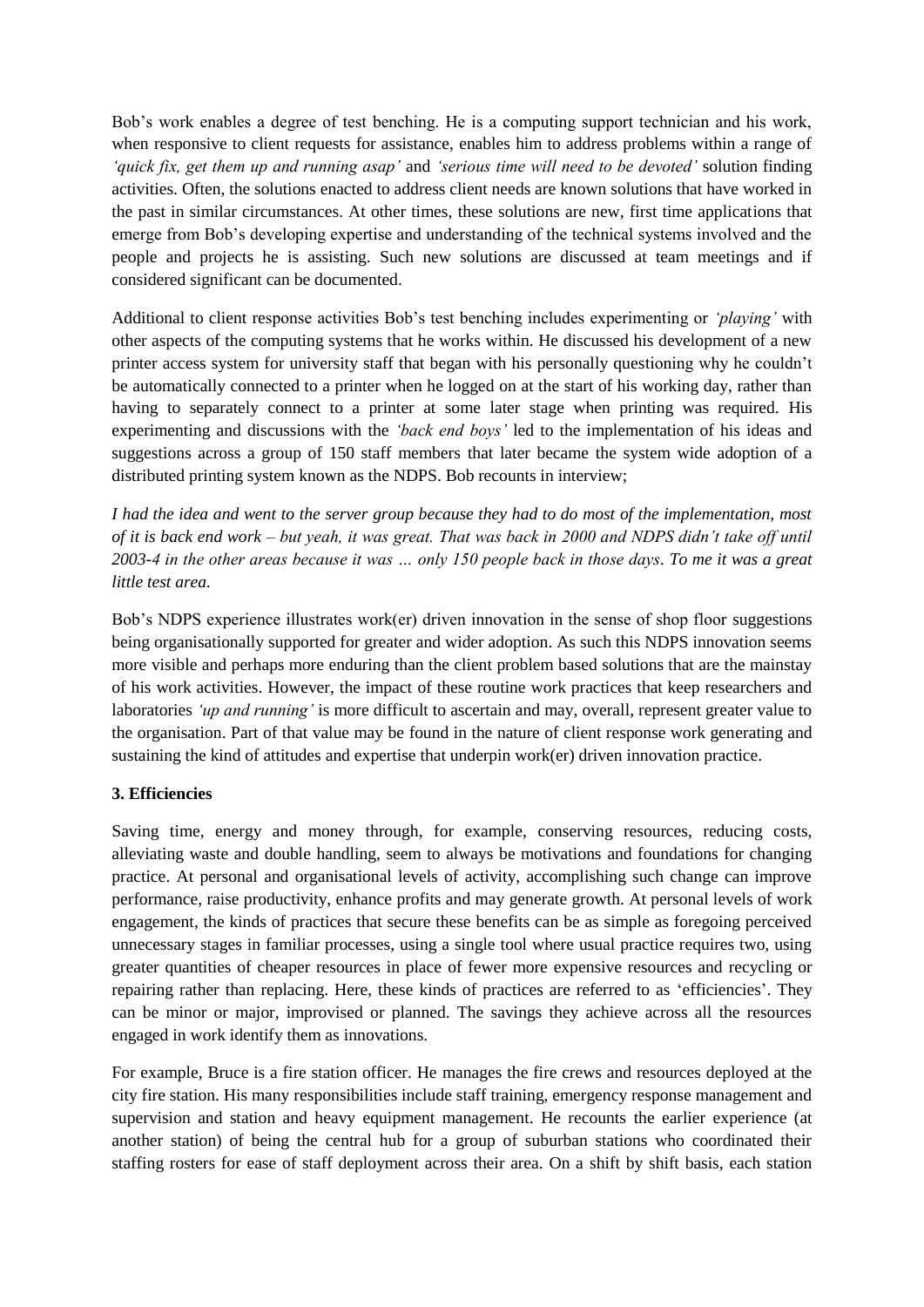would account for its staff and fax a report through to the central hub where Bruce would collate into a single report and fax onto to the rosters section in the city headquarters. Ensuring the complement of necessary staff for all stations is essential and managing roster allocation is a big part of that process but Bruce could not see the reason for outer stations to fax their reports to him when a simple phone call would do.

*I said to the area director out there why do they have to fax it through, why don't they just ring us and say, we're all here today, we've got such and such, then I'll print out the one sheet and fax it through to rosters rather than them faxing it through and having to send it all again* … *all stations now get people to ring.*

These kinds of simple efficiencies were recounted by all the workers who participated in the research. For example, Dick, one the computing support technicians, described his reconfiguring of wireless microphones and receivers for greater use across the facility when he previously worked in the university's audio studios. Jane, the casual receptionist at the health club recounted the increased sales that were generated by her getting the cold drinks cabinet moved to the other end of the reception counter where it was more easily accessed by clients when leaving the premises. Rosie from the restaurant devised a table waiting process based on only three table visits that each prompted a purchase decision from customers. Such efficiency practices emerge from the efforts of workers seeking to streamline their work, to make it easier to enact and more sensible in terms of their understandings of what is required and in terms of deploying their developing skills sets in those requirements. These are learning practices, applied, monitored and evaluated through the changes, that is, innovations, they initiate and accomplish.

# **4. Shared needs**

The circumstances of work may be described as being in a constant state of flux - everything is always changing. Many of those changes and the influences they generate are less visible than the process and product changes that mark organisational transformation, not because they are slight or incrementally slow, but because they are indirect or peripheral to operational practice. Some of these changes are emergent from the personal life experiences and circumstances of workers. Workers marry, separate, fall ill, have accidents, take up and give up interests and aspirations and respond to all manner of personal circumstances that mediate their engagement in work. When changes in the personal life circumstances of workers generate changes in work practices, innovation has occurred. These kinds of work(er) driven innovations are here referred to as 'shared needs'. They are characterised by the needs of workers becoming the needs of organisations as each seeks to negotiate and realise their interdependence in ways that secure what might be described as mutually beneficial arrangements.

To illustrate - Ian is a senior fire fighter. He is a heights specialist charged with taking responsibility for high ladder deployment and ropes rescue in emergency responses. During the 18 months of the research his wife became very ill and he needed to take long periods of leave to care for her and his two young children. These leave periods were longer than could be effectively accommodated by the human resource management practices of the fire service and so his capacity to secure his employment was threatened. Through the interviews he discussed that he felt he would need to resign. Through doing so he would be able to attend to his wife and family as fully as possible without the burden of needing to be concerned about how and when his leave could be secured within the regulations, how he would meet the requirements of the additional officer training he was undertaking and the disappointments he felt he generated for his crew and colleagues by having to alter rosters and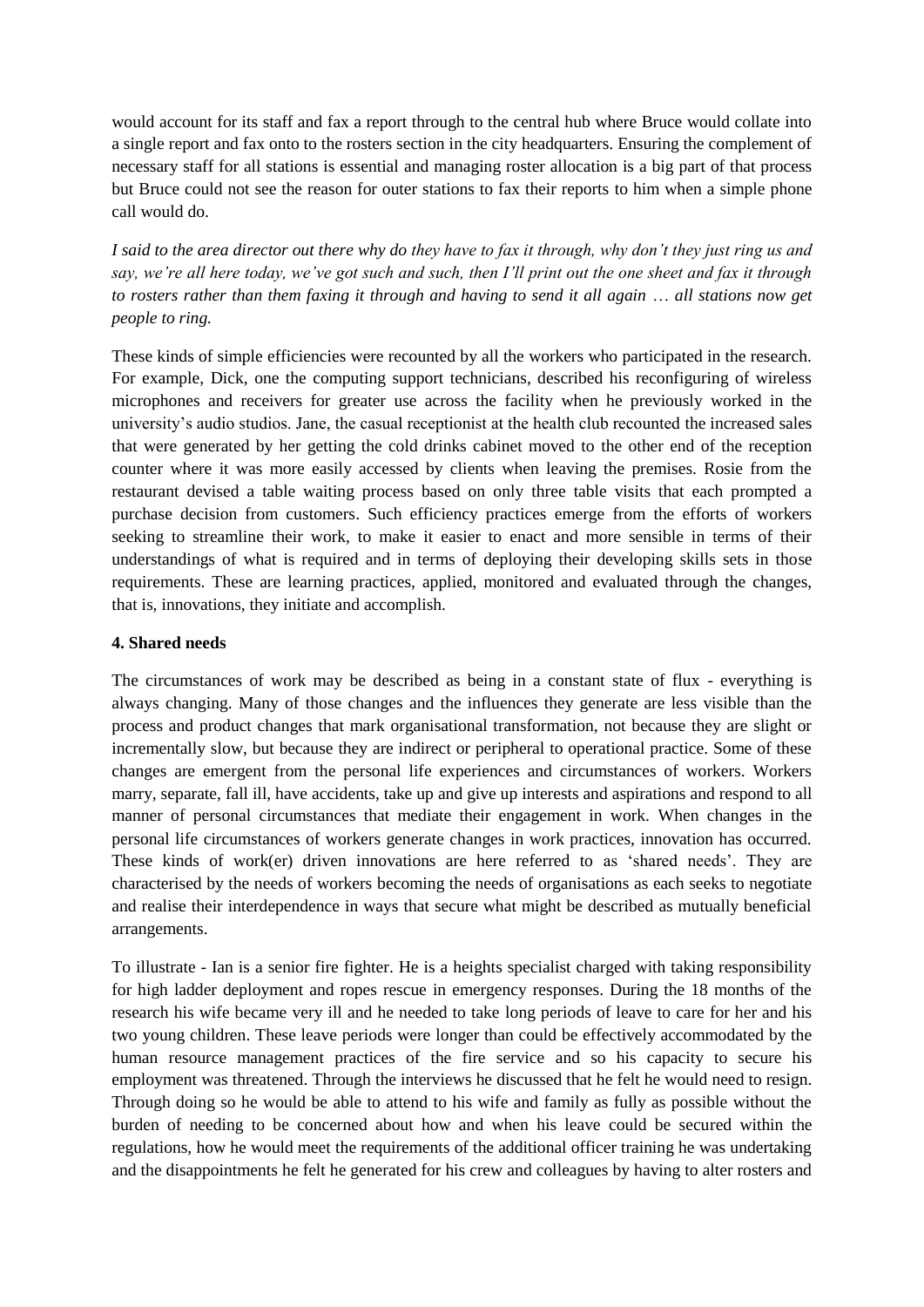scheduled events when his wife's circumstances altered unexpectedly (as was becoming increasingly the case).

Discussions with his fire station officers and senior executives lead to mutually favourable arrangements that enabled Ian to complete much of his work from home. He states,

*I have had some influence in changes that have taken place. With my situation at home with my wife's illness I was in a position, after getting involved in management meetings, where I could put my point of view across in relation to procedures for working from home due to the precedent set by my particular situation.* 

This work entailed greater levels of project analysis and evaluation and report writing that supported things such as internal systems and departmental reviews, high rise building construction fire-safety and security audits and government compliance reviews for staffing and training requirements. Ian recognised this work as *'valuable'* and himself as *'contributing'* in ways that were very different than his usual on-shift duties. These new working from home arrangements that developed from Ian's personal circumstances and the work engagement needs these circumstances generated for him and the fire service have become more widely applicable across the organisation. They have generated greater work flexibilities for the fire service and its staff and represent a form of work(er) driven innovation that emerges from the shared needs that characterised this work.

#### **Work(er) driven innovation**

The four forms of work(er) driven innovation briefly outlined above illustrate a range of transformed work practices that derive from the negotiations among workers, their work and their workplaces. In these four examples it is relatively easy to see what might be described as employee sources of initiation, that is, the origins of work practice innovations being found in the initial energies, efforts and circumstances of individual workers as they personally and uniquely engage in their work. Thus, Ian's personal circumstances and needs initiate new working from home arrangements within the fire service, Bob's ideas initiate improved printing access systems at the university, Rosie's reflections initiate more efficient staff training methods at the restaurant, Jane's repositioning of the drinks machine initiates better access and increased sales at the health club, and so on. It is important to identify and acknowledge the individual workers who were the locus of the four forms of innovation elaborated here. Equally, it is important to understand the social character of this locus. It is based in sets of socio-personal relationships including personal work and learning priorities and practices, the nature of work tasks and their attendant necessities and responsibilities, and the broad range of interdependencies among workers and their colleagues, their organisational constraints and opportunities and the broader social and ideological circumstances in which workers and their employers operate. Workers do not work alone – they are part of a situated and socially derived collective practice (here conceptualised as work-worker-workplace). The significance of these relationships requires acknowledging that the innovations that emerge from work practice can be more accurately seen as work(er) driven innovations. Thus, it is work, the job and all it entails, that initiates innovations by establishing and enabling the socio-personal nexus in and by which engaged individuals enact themselves as workers.

From these findings and conclusions a range of tentative suggestions can be made. First, some of the distinctions used to conceptualise work-practice based innovations may be of little use. For example, distinctions between improvisations and other kinds of seemingly lesser innovations may not be useful in accurately characterising the nature of innovations that emerge from workers' personally